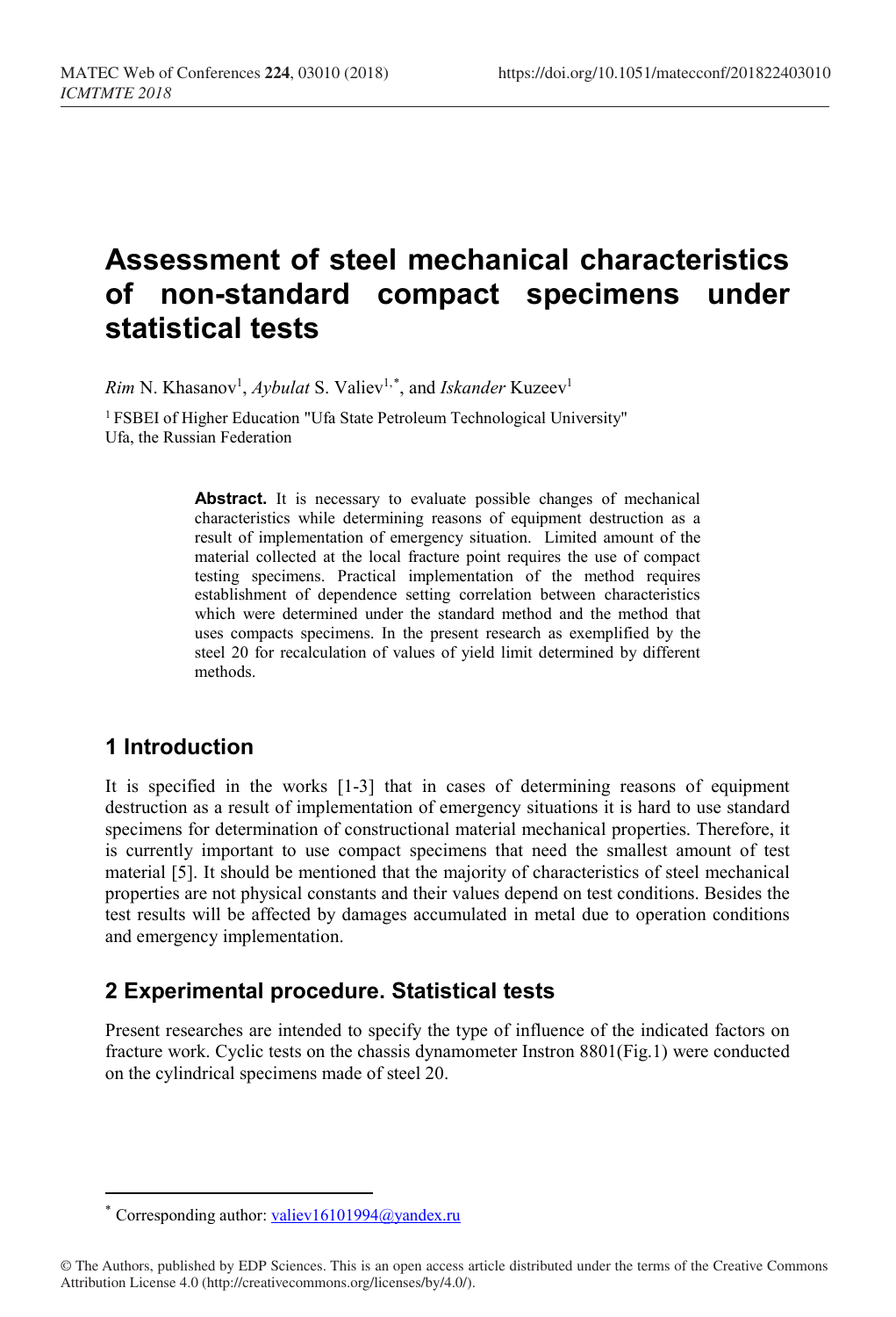



Tension test diagram for yield limit determination is illustrated in Fig.2. The yield limit of the test steel was 389 MPa



**Fig. 2.** Tension diagram of initial specimen made of steel 20

For determination of values correlation of metal mechanical characteristics received on standard and compact specimens. Compact specimens were made from standard specimens as shown in Fig.3.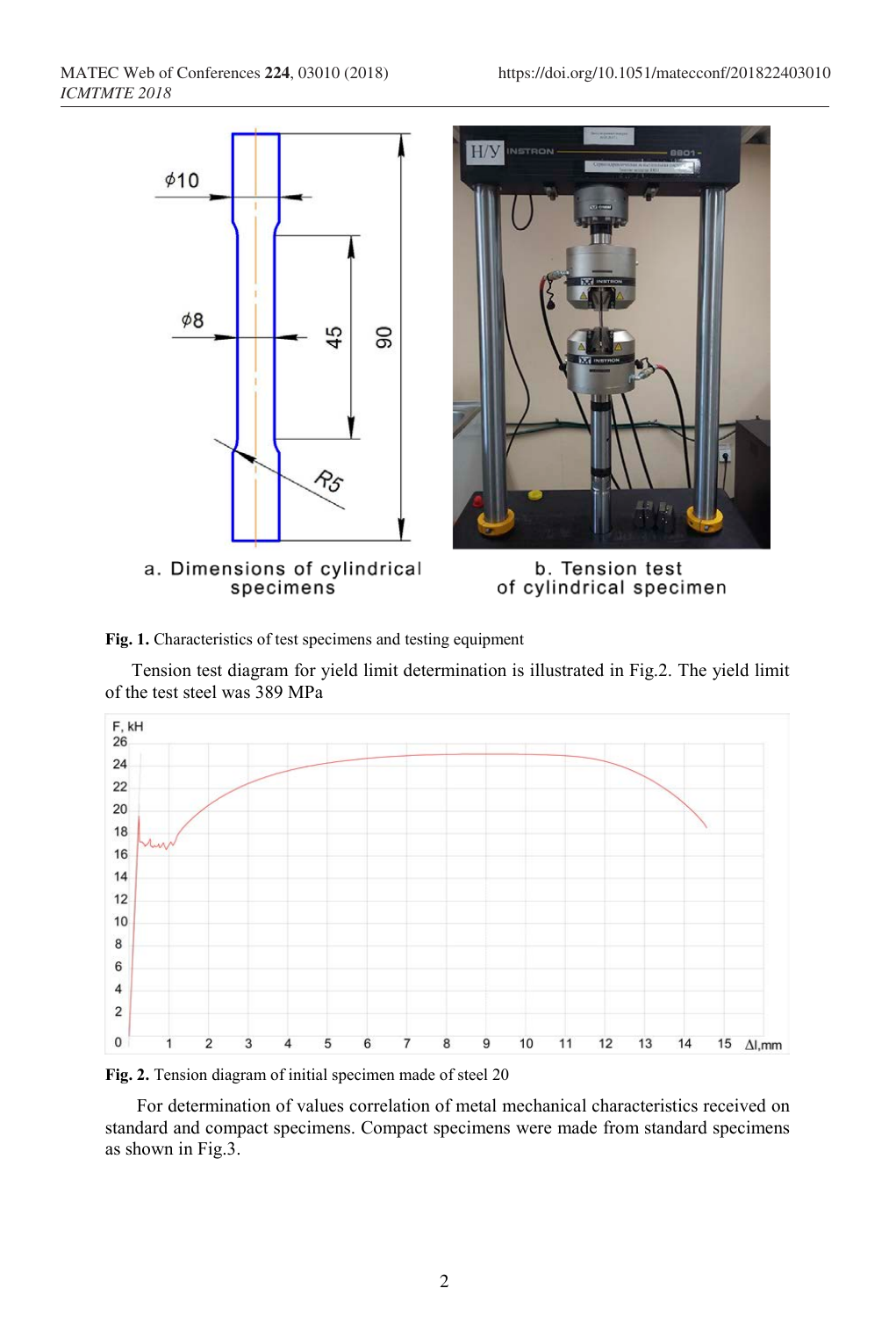

**Fig. 3.** Compact specimens obtained upon cutting standard specimens.

Four sizes (0.6, 0.8, 1.0, 1.2 mm) of compact specimens' thickness were set. Moreover the last values were determined immediately upon cutting the cylindrical specimen, first two specimens were polished till necessary sizes.

A tool consisting of contact point and housing, in which a compact specimen is inserted and fastened with special cap, was made for testing of compact specimens. Deformation was conducted with minimum perforation speed  $v=0.2$  mm/min using a punch with 2.5 mm in diameter hemispherical head (Fig.4). Tests were considered to be finished upon decrease of maximum load till 40%.



a) test circuit; b) general view of the test tool c) test contact point, d) cylindrical compact specimen

**Fig. 4.** Constructional elements for testing of compact specimens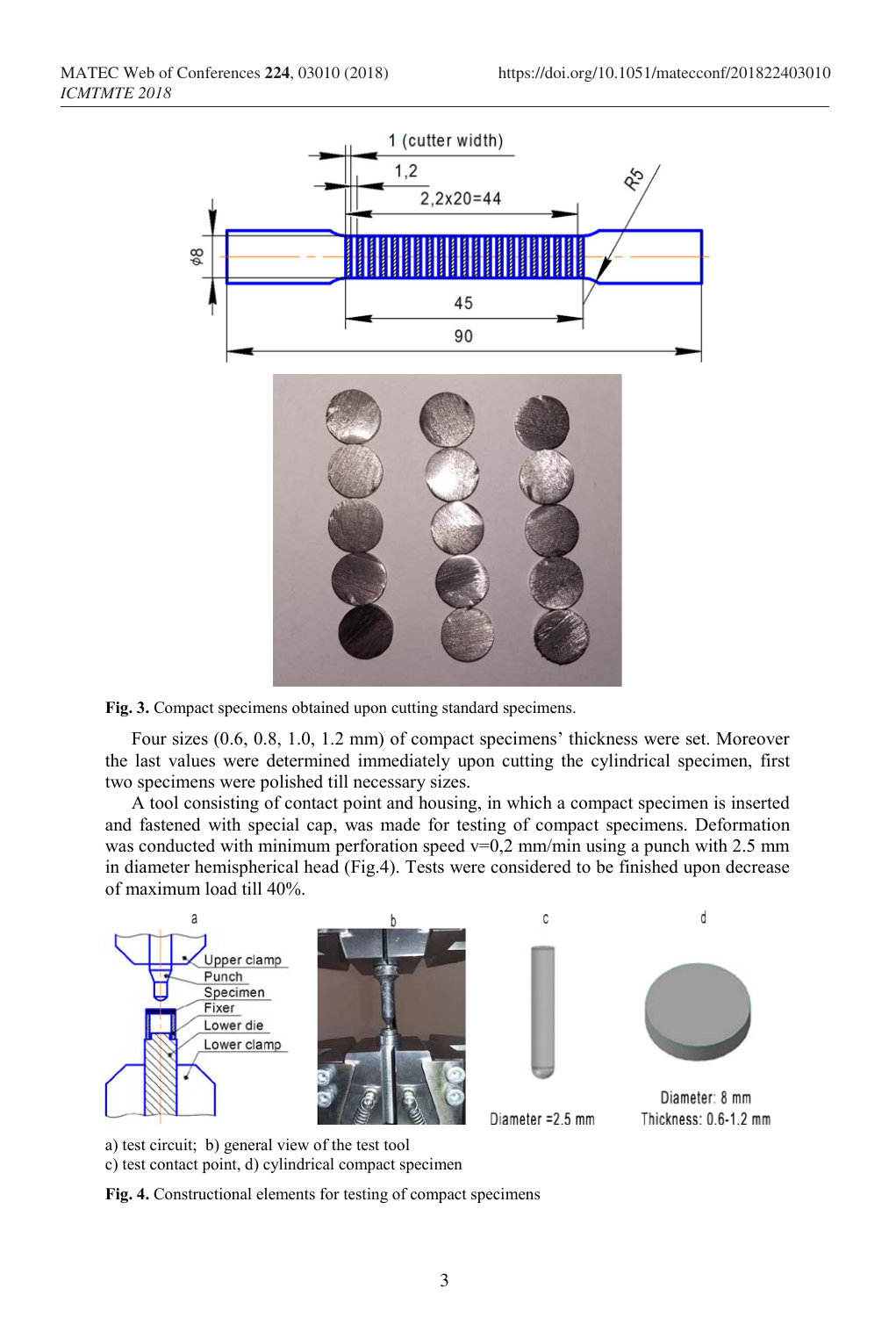Zoning suggested in the work [4] was used for analysis of the obtained diagrams: Zone I (elastic deformation), zone II (elastoplastic transition), zone III (generalized plastic deformation), zone IV (plastic instability and fracture propagation), zone V (fractures softening zone) and zone VI (final fracture (fig. 5).

Following parameter identifiers are used for diagram analysis:  $\sigma$ <sup>1</sup> – compact specimens yield limit in zone I (elastic deformation zone);  $\sigma^2$  – compact specimens yield limit in zone II (transition zone);  $ki^1$  – scaling coefficient for zone I (elastic deformation zone);  $ki^2$  – scaling coefficient for zone II (transition zone); S -punch area equal to 3,14 mm<sup>2</sup>.



**Fig. 5.** Zoning of compact specimens fracture diagram [4] (identifiers are indicated in the text).

The first series of tests is devoted to obtaining correlation dependences between steel 20 mechanical characteristics determined on standard specimens and compact specimens under tension fracture. Three specimens were tested: the first one was used for standard test and two others were cut to compact specimens.



**Fig. 6.** Comparative fracture diagrams of compact specimens of different thickness (the first macrospecimen)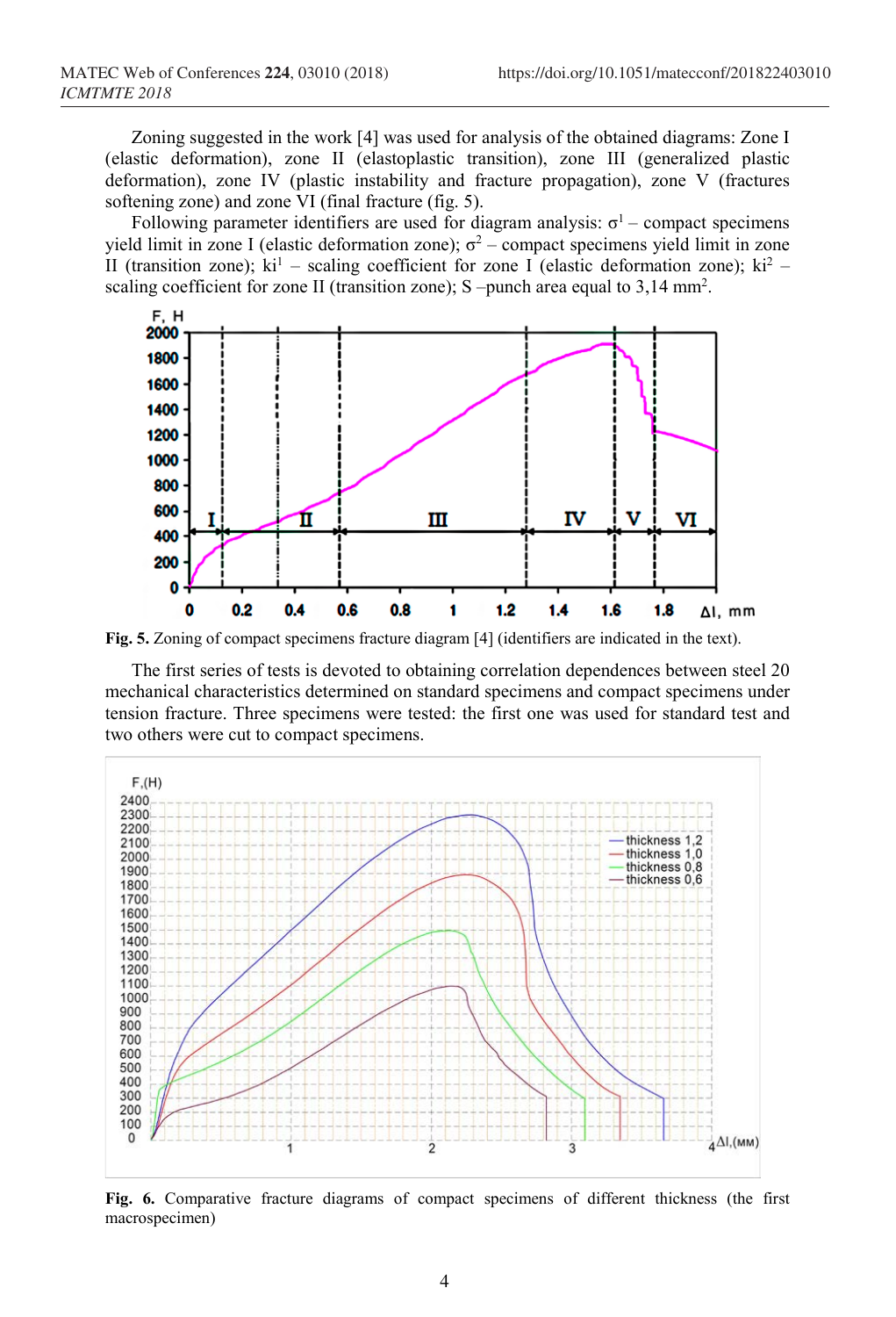

**Fig. 7.** Tested specimens of the first series

Diagram processing enabled to obtain fracture work values for specimens of different thickness that are indicated in the table 1.

| Specimen thickness, mm | Work, H <sup>*</sup> mm [J] |
|------------------------|-----------------------------|
| 0.6                    | 1678.8 [1.68]               |
|                        | 2749.6 [2.75]               |
|                        | 3804.2 [3.8]                |
|                        | 5165.5 [5.16]               |

**Table 1.** Work done during fracture of compact specimens

| <b>Table 2.</b> Mechanical properties and scaling coefficients (first macrospecimen |  |  |
|-------------------------------------------------------------------------------------|--|--|
|-------------------------------------------------------------------------------------|--|--|

| <b>Zone I</b> (elastic deformation) |          |            |           |                 |  | <b>Zone II (transition zone)</b> |          |                              |           |  |
|-------------------------------------|----------|------------|-----------|-----------------|--|----------------------------------|----------|------------------------------|-----------|--|
| No                                  | h,<br>mm | σт,<br>MPa | σ.<br>MPa | ki <sup>1</sup> |  | No                               | n,<br>mm | $\sigma$ <sub>T</sub><br>MPa | σ.<br>MPa |  |
|                                     | 0.6      | 389        | 76.4      |                 |  |                                  | 0.6      | 389                          | 162.4     |  |
|                                     | 0.8      | 389        | 143.3     | 2.7             |  |                                  | 0.8      | 389                          | 270.7     |  |
|                                     | 1.0      | 389        | 81.5      | 2.1             |  |                                  | $1.0\,$  | 389                          | 350.3     |  |
|                                     |          | 389        | 229.9     |                 |  |                                  | 1.2      | 389                          |           |  |

| <b>Zone I</b> (elastic deformation) |          |            |                              |                 | <b>Zone II (transition zone)</b> |          |            |                   |                 |  |  |
|-------------------------------------|----------|------------|------------------------------|-----------------|----------------------------------|----------|------------|-------------------|-----------------|--|--|
| ۷ò                                  | n.<br>mm | σт,<br>MPa | $\sigma$ <sup>'</sup><br>MPa | ki <sup>1</sup> | $N_2$                            | h,<br>mm | σт,<br>MPa | σ-.<br><b>MPa</b> | $\mathrm{ki}^2$ |  |  |
|                                     | 0.6      | 389        | 76.4                         |                 |                                  | 0.6      | 389        | 162.4             | 2.4             |  |  |
| ∠                                   | 0.8      | 389        | 143.3                        | 2.7             |                                  | 0.8      | 389        | 270.7             |                 |  |  |
|                                     | $1.0\,$  | 389        | 181.5                        | 2.1             |                                  | 1.0      | 389        | 350.3             |                 |  |  |
|                                     | 1.2      | 389        | 229.9                        | 1.7             |                                  |          | 389        | 477.7             | 0.8             |  |  |

Repetitive experiments conducted after cutting of the second specimen showed results indicated in Fig. 8.



**Fig. 8.** Comparative fracture diagrams of compact specimens of different thickness (the second macrospecimen)